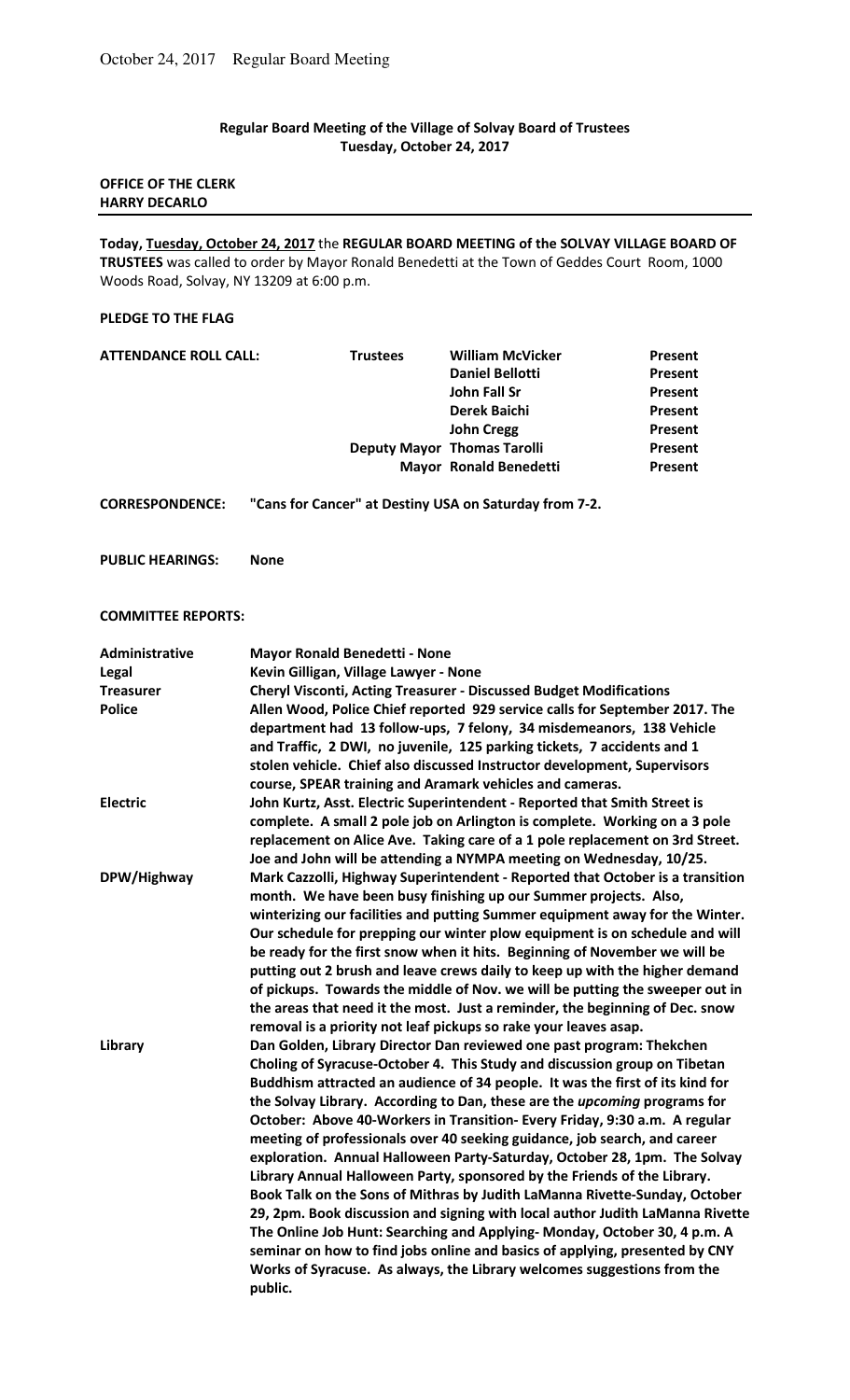| Codes             | Anthony Alberti - Reported that fire inspections have started and 13 rental<br>inspections have been completed. We are also handling multiple trash |
|-------------------|-----------------------------------------------------------------------------------------------------------------------------------------------------|
|                   | complaints. We will be attending a seminar at OCC regarding zombie                                                                                  |
|                   | properties. The next codes meeting is on Monday, Nov. 20th.                                                                                         |
| <b>Stormwater</b> | Mark Malley discussed the MS4 semi-annual application. Also reported that<br>the NYSDEC monitors the stormwater.                                    |

## **RESOLUTIONS:**

1. Authorization from the Board of Trustees to approve the minutes from the September 26, 2017 Regular Board Meeting and the Reading of the Minutes be herewith dispensed.  **MOTION: John Fall Sr. SECOND: Derek Baichi AYES: 7 NAYES: 0 MOTION CARRIED** 

2. Authorization from the Board of Trustees to pay C&S Engineers \$8805.00 for services rendered from *9/1/17 to 9/30/17*. (Total Cost to the Village is: \$700.00)

- Below are the specific projects that will be reimbursed through Grant or the County:
	- Invoice No. 0168091 Project No. 114.203.012 Carolina Ave. Green Wall Grant
	- Invoice No. 0168092 Project No. 114.213.001 I/I Reduction Grant
	- Invoice No. 0168094 Project No. 114.218.001 SAM Grant
	- Invoice No. 0168095 Project No. 114.220.001 SAM Grant
	- Invoice No. 0168096 Project No. 114.220.002 SAM Grant
	- Invoice No. 0168097 Project No. 114.221.001 2017 Community Development
	- Invoice No. 0168098 Project No. 114.222.001 SAM Grant

**MOTION: Dan Bellotti SECOND: Tom Tarolli** 

## **AYES: 7 NAYES: 0 MOTION CARRIED**

3. Authorization from the Board of Trustees to pay Costello, Cooney & Fearon, PLLC \$12,201.85 for services rendered for the month of September 2017. (\$813.75 for Solvay Electric, \$3,171.85 for Steven's Food Market and \$1,216.25 for the PBA)  **MOTION: Derek Baichi** 

 **SECOND: Bill McVicker** 

# **AYES: 7 NAYES: 0 MOTION CARRIED**

4. Authorization from the Board of Trustees to approve

 **WHEREAS**, the property described by the following tax map number(s) and located at the following address(s) is/are in the Village of Solvay, is/are owned by the following owner(s); and

 **WHEREAS**, as the aforesaid property owner(s) allows the property to accumulate high weeds, brush, grass, trash, debris, or other matter, in a manner that is unhealthy, hazardous, or dangerous and in violation of Chapter 56; and

 **WHEREAS**, the owner(s) was notified by certified mail and/or posted on site and a follow up revealed the violation still exists

 **NOW**, be it resolved that the Village of Solvay Board shall authorize the property to be cut, trimmed, and removed by the Village Representatives, and all actual costs of work or services rendered at the direction of the Village Board, shall be assessed and collected in the same manner and time as the taxes levied on the premises.

STREET ADDRESS **TAX MAP** NAME OF OWNER 217 Williams Street 010.-03-04.0 Shawn Lefever

**MOTION: John Cregg SECOND: Tom Tarolli AYES: 7** NAYES: 0 MOTION CARRIED

| 5. | Authorization from the Board of Trustees to hire Ashleigh Cruz as a Part Time Codes Clerk with  |
|----|-------------------------------------------------------------------------------------------------|
|    | a pay rate of \$12/hour. The start date will be on October 30, 2017. The hours are from 8:30 am |
|    | to 12:30 pm, Monday through Friday. The position does not include holiday pay, vacation or      |
|    | health insurance.                                                                               |

**MOTION: Derek Baichi SECOND: Bill McVicker AYES: 7 NAYES: 0 MOTION CARRIED**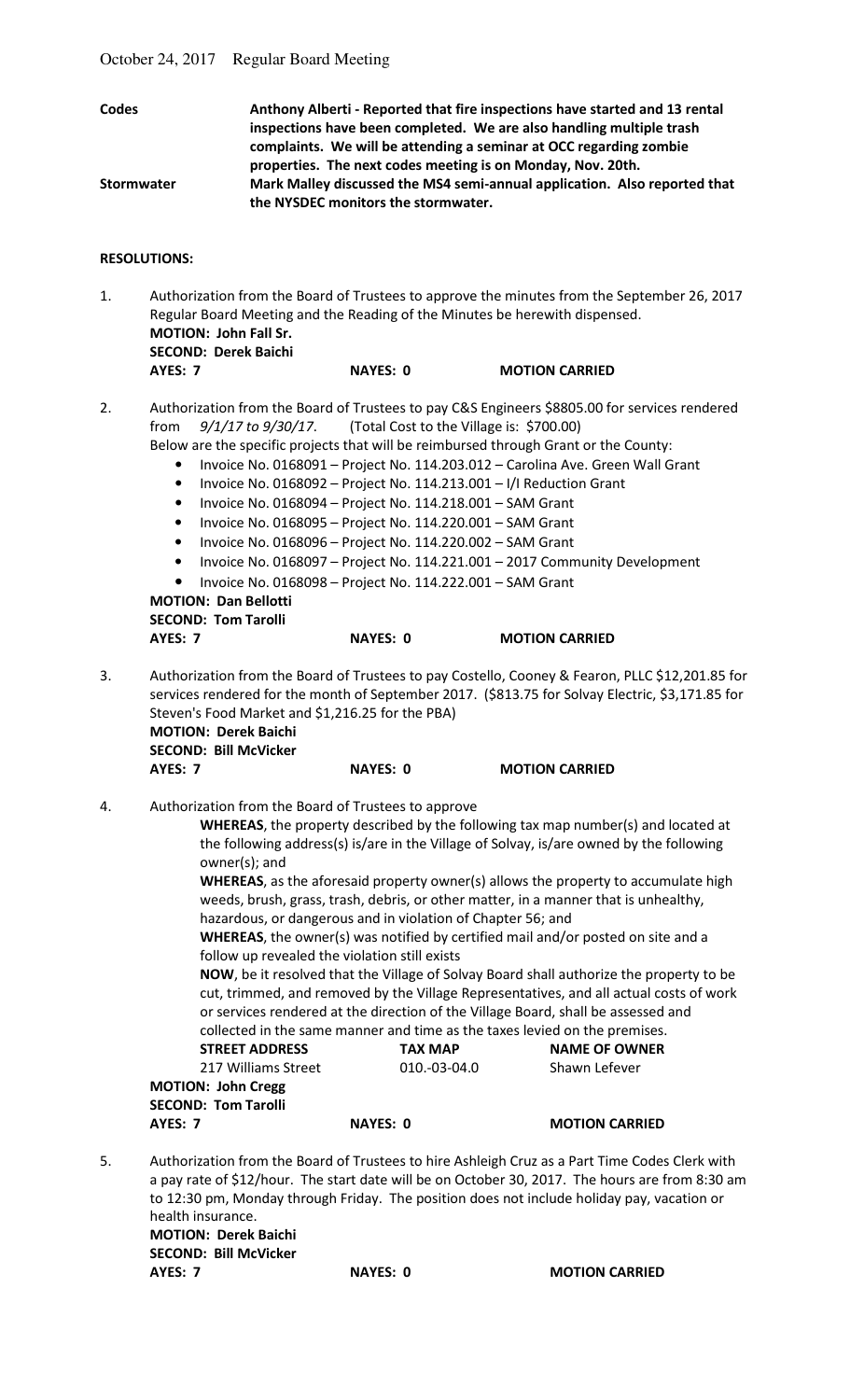6. Authorization from the Board of Trustees to give Thomas Spaeth a retro pay rate increase going back to October 9, 2017. The pay rate should be \$26.12/ hour. **MOTION: John Fall Sr. SECOND: Derek Baichi AYES: 0 MOTION CARRIED** 

7. Authorization from the Board of Trustees to give Bradley McBride and Bryan Griffen a retro pay rate increase going back to October 16, 2017. The pay rate should be \$28.52/hour.  **MOTION: Dan Bellotti SECOND: John Fall Sr. AYES: 7** NAYES: 0 MOTION CARRIED

8. Authorization from the Board of Trustees to increase the building permit fees. Keeping the first one thousand dollars to twenty (\$20) dollars and increasing to six (\$6) dollars for every one thousand dollars or fraction thereafter. Project fee calculation proposed as follows:

| <b>Construction Costs</b>                                      | <b>Fee</b>      |                                                                                         |
|----------------------------------------------------------------|-----------------|-----------------------------------------------------------------------------------------|
| \$<br>5,000.00                                                 | \$<br>44.00     |                                                                                         |
| \$<br>10,000.00                                                | \$<br>74.00     |                                                                                         |
| \$<br>50,000.00                                                | \$<br>314.00    |                                                                                         |
| \$<br>100,000.00                                               | \$<br>614.00    |                                                                                         |
| <b>SECOND: Tom Tarolli</b><br><b>AYES: 7</b>                   | <b>NAYES: 0</b> | <b>MOTION CARRIED</b>                                                                   |
| Operator II effective October 28th, 2017 at the contract rate. |                 | Authorization from the Board of Trustees to promote Michael Fougnier to Motor Equipment |

- Operator II effective October 28th, 2017 at the contract rate. **MOTION: John Cregg SECOND: Derek Baichi AYES: 7** NAYES: 0 MOTION CARRIED
- 10. Authorization from the Board of Trustees to approve the Budget Modifications:

# **General Fund**

| <b>Account</b><br><b>Revenues</b> | <b>Title</b>           | (as modified)<br>Current<br><b>Budget</b> | Proposed<br><b>Budget Mod</b> | <b>Newly</b><br><b>Modified</b><br><b>Budget</b><br>Amount |
|-----------------------------------|------------------------|-------------------------------------------|-------------------------------|------------------------------------------------------------|
|                                   |                        |                                           |                               |                                                            |
| 420010 A                          | Parks & Rec Fees       | 500                                       | 500                           | 1,000                                                      |
| 426800 A                          | Insuracne Recoveries   | 10,000                                    | 250                           | 10,250                                                     |
| 420250 A                          | Pool Fees              | 5,000                                     | (710)                         | 4,290                                                      |
| 435890 A                          | <b>State Aid-CHIPS</b> | 146,000                                   | 22,460                        | 168,460                                                    |
|                                   |                        |                                           |                               |                                                            |
|                                   | <b>Total</b>           | 161,500                                   | 22,500                        | 184,000                                                    |

**Expenses**

|          | <b>Total</b>                 | 758,010 | 22,500   | 780,510 |
|----------|------------------------------|---------|----------|---------|
|          |                              |         |          |         |
| 590408 A | <b>Workers Compensation</b>  | 105,000 | 30,600   | 135,600 |
| 590158 A | <b>NYS Police Retirement</b> | 228,687 | 12,200   | 240,887 |
| 590108 A | NYS Retirement               | 90,000  | 2,000    | 92,000  |
| 551104 A | <b>Street Maint-Other</b>    | 175,000 | 27,700   | 202,700 |
| 551102 A | <b>Street Maint-Equip</b>    | 50,000  | (50,000) | 0       |
| 531204 A | Police-Other                 | 104,323 | (11,800) | 92,523  |
| 531202 A | Police-Equipment             | 5,000   | 11,800   | 16,800  |
|          |                              |         |          |         |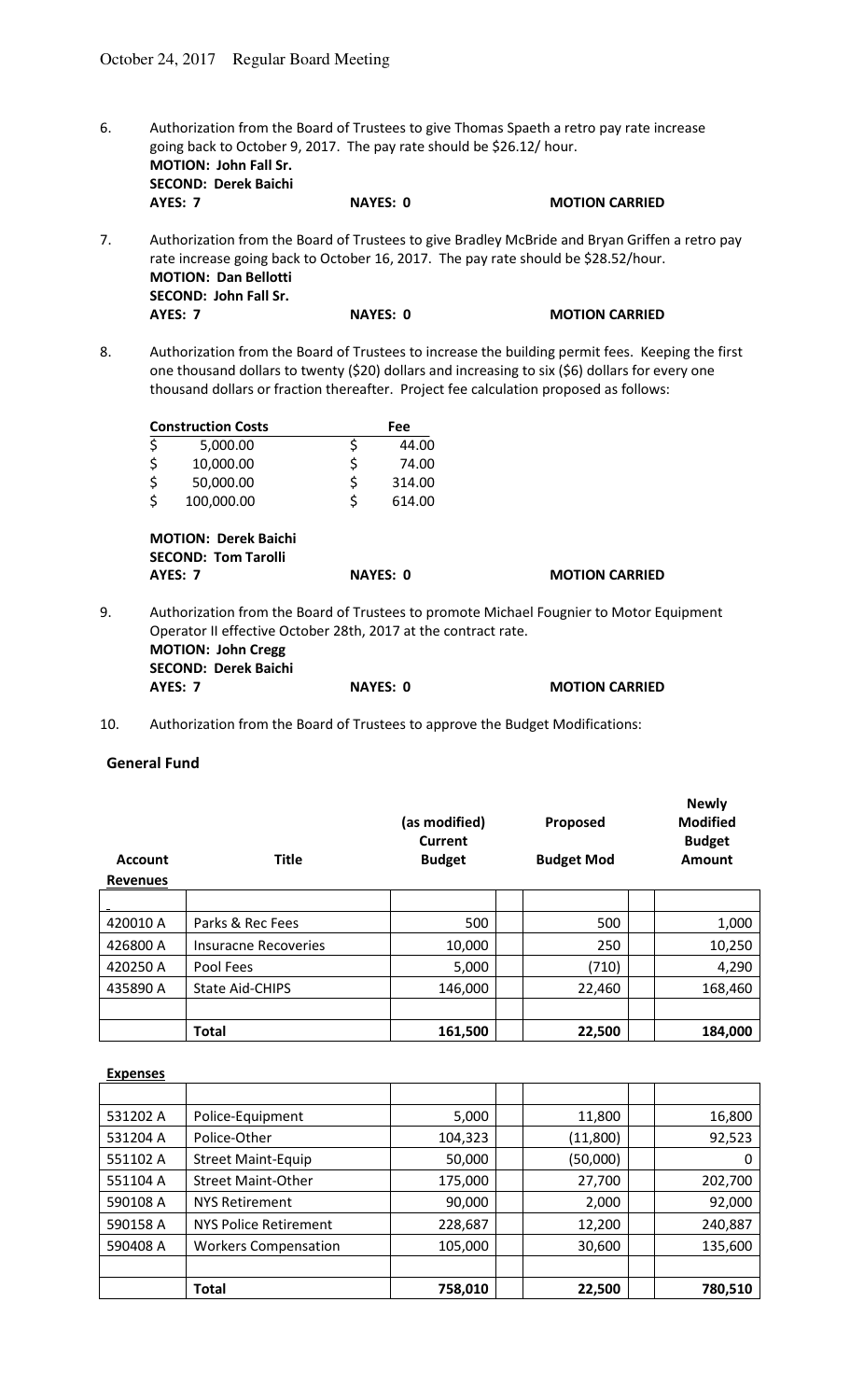# **Library Fund**

| <b>Account</b><br><b>Revenues</b> | <b>Title</b>      | (as modified)<br>Current<br><b>Budget</b> | Proposed<br><b>Budget Mod</b> | <b>Newly</b><br><b>Modified</b><br><b>Budget</b><br>Amount |
|-----------------------------------|-------------------|-------------------------------------------|-------------------------------|------------------------------------------------------------|
| 427050L                           | Gifts & Donations | 1,000                                     | 1,100                         | 2,100                                                      |
| 438400L                           | State Aid-Library | 1,850                                     | 900                           | 2,750                                                      |
|                                   |                   |                                           |                               |                                                            |
|                                   | <b>Total</b>      | 2,850                                     | 2,000                         | 4,850                                                      |

#### **Expenses**

| 590108L | <b>NYS Retirement</b> | 12,000 | 2,000 | 14,000 |
|---------|-----------------------|--------|-------|--------|
|         |                       |        |       |        |
|         | <b>Total</b>          | 12,000 | 2,000 | 14,000 |

| <b>MOTION: Derek Baichi</b> |          |                       |
|-----------------------------|----------|-----------------------|
| SECOND: John Fall Sr.       |          |                       |
| AYES: 7                     | NAYES: 0 | <b>MOTION CARRIED</b> |

11. Authorization from the Board of Trustees to renew the Excellus and MVP Platinum Health Plans effective January 1st, 2018

**WHEREAS** the Village of Solvay currently offers health insurance plan options to its employees through Excellus BCBS and MVP Healthcare, and

**WHEREAS** the effective date of the Village health insurance plans from Excellus BCBS and MVP Health Plan is January 1, 2018, and

 **WHEREAS** effective January 1, 2018, the Platinum health plans from Excellus BCBS and MVP Healthcare are renewing, and

**WHEREAS** effective January 1, 2018, the renewal health plans from Excellus BCBS and MVP Healthcare are being offered at a premium of:

| <b>TIER OF COVERAGE</b>  | <b>MVP</b> | <b>Excellus</b> |
|--------------------------|------------|-----------------|
| <b>Employee</b>          | \$837.65   | \$829.32        |
| <b>Employee + Spouse</b> | \$1,675.30 | \$1,658.64      |
| Employee + Child(ren)    | \$1,424.01 | \$1,409.84      |
| <b>Full Family</b>       | \$2,387.30 | \$2,363.56      |

as is, therefore be it,

**RESOLVED** that it is hereby decided by the Village of Solvay to renew these policies effective January 1, 2018.

| <b>MOTION: Dan Bellotti</b> |    |
|-----------------------------|----|
| <b>SECOND: Tom Tarolli</b>  |    |
| AYES: 7                     | N, |

**AYES: 0 MOTION CARRIED** 

**PETITIONS: A resident asked a questions regarding the fees in resolution 8 that was passed by the board.**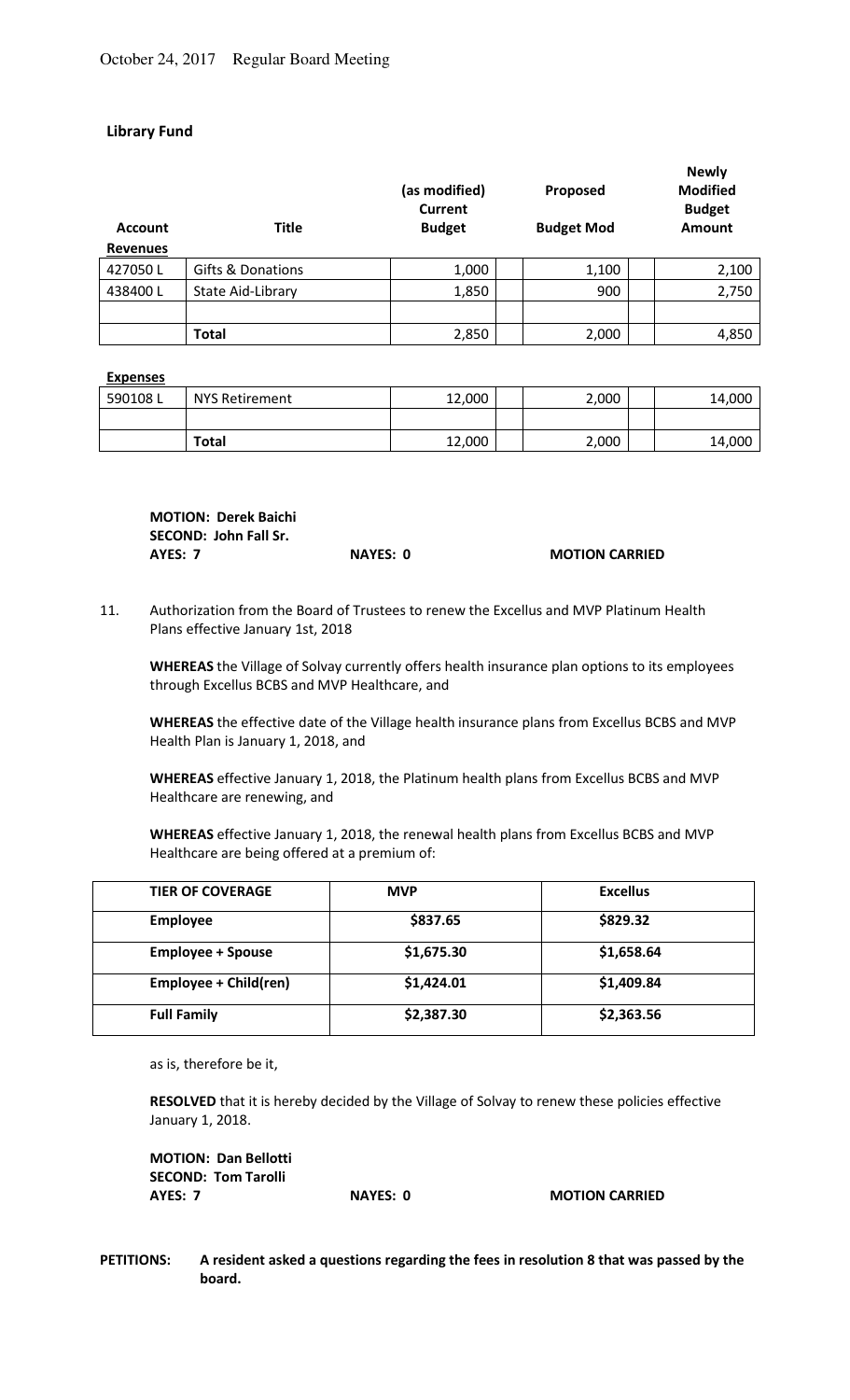Resolved that this Board of Trustees move into Executive Session to discuss a contract and/or personnel matter at 6:47 p.m.<br>
MOTION: Dan Pollotti

| <b>MOTION: Dan Bellotti</b><br><b>SECOND: Derek Baichi</b> |                 |                                                                                                         |
|------------------------------------------------------------|-----------------|---------------------------------------------------------------------------------------------------------|
| AYES: 7                                                    | <b>NAYES: 0</b> | <b>MOTION CARRIED</b>                                                                                   |
|                                                            |                 | Resolved that the Executive Session be closed and that this Board return to the regular meeting at 7:30 |
| p.m.                                                       |                 |                                                                                                         |
| <b>MOTION: Derek Baichi</b>                                |                 |                                                                                                         |
| <b>SECOND: John Cregg</b>                                  |                 |                                                                                                         |
| AYES: 7                                                    | <b>NAYES: 0</b> | <b>MOTION CARRIED</b>                                                                                   |
| No action was taken at the Executive session meeting.      |                 |                                                                                                         |

# **NEW BUSINESS**

1. Authorization from the Board of Trustees to not grant Raymond Dafoe a 6 month medical extension. **MOTION: Dan Bellotti** 

# **SECOND: Derek Baichi**

| <b>William McVicker</b> | Trustee        | Voted | Yes |
|-------------------------|----------------|-------|-----|
| Daniel Bellotti         | <b>Trustee</b> | Voted | Yes |
| John Fall Sr            | Trustee        | Voted | Yes |
| Derek Baichi            | Trustee        | Voted | Yes |
| John Cregg              | Trustee        | Voted | Yes |
| <b>Thomas Tarolli</b>   | Trustee        | Voted | Yes |
| Ronald Benedetti        | Mayor          | Voted | Yes |

2. Authorization from the Board of Trustees to hire Zac Sladick as an MEO I with a start date of November 11th, 2017. The pay rate will be according to the Union contract. **MOTION: John Cregg SECOND: Bill McVicker** 

| <b>William McVicker</b> | Trustee | Voted | Yes       |
|-------------------------|---------|-------|-----------|
| Daniel Bellotti         | Trustee | Voted | Yes       |
| John Fall Sr            | Trustee | Voted | Abstained |
| Derek Baichi            | Trustee | Voted | Yes       |
| John Cregg              | Trustee | Voted | Yes       |
| <b>Thomas Tarolli</b>   | Trustee | Voted | Yes       |
| Ronald Benedetti        | Mayor   | Voted | Yes       |